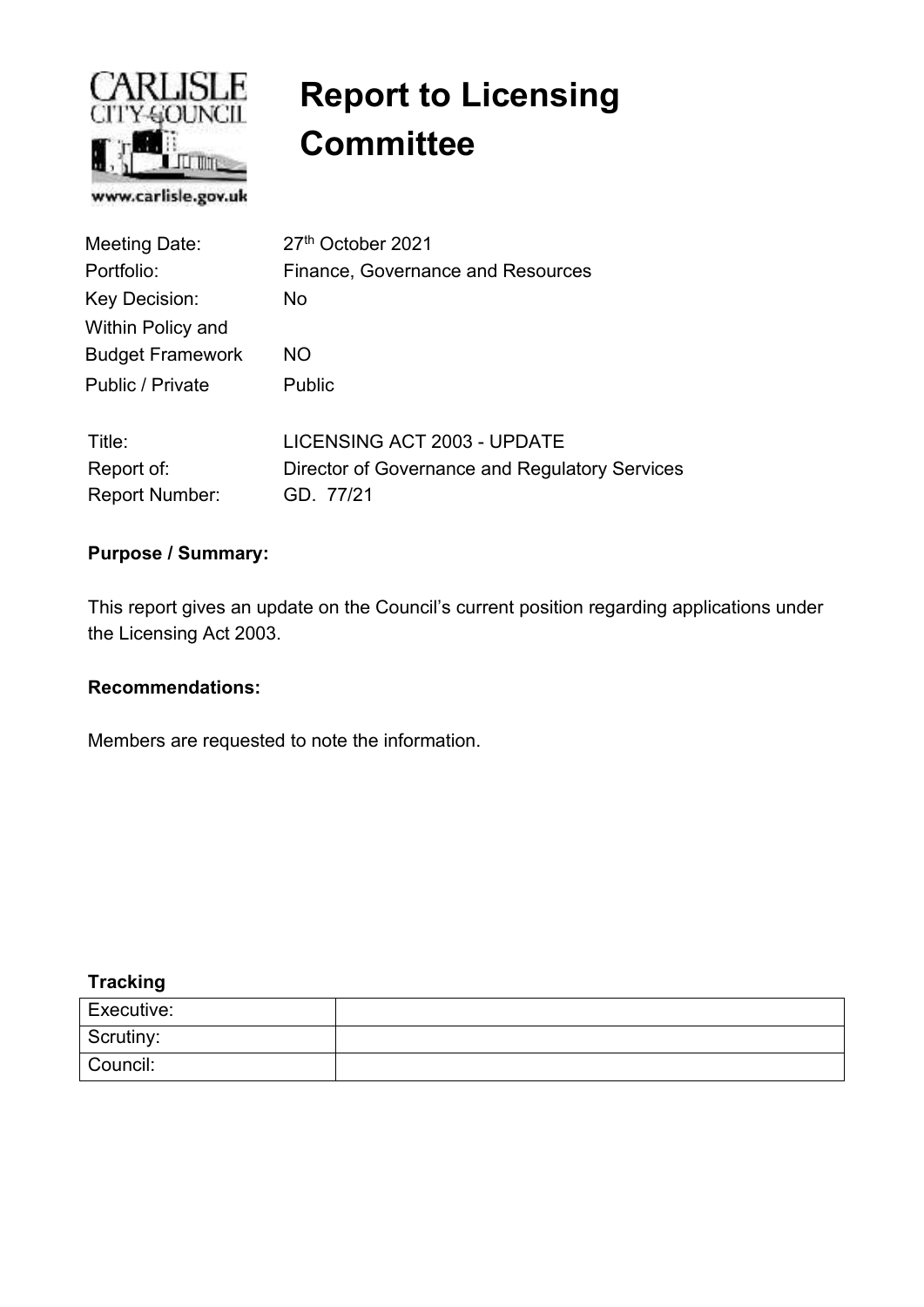## **1. BACKGROUND**

- 1.1 The Licensing Act 2003 took effect on  $24<sup>th</sup>$  November 2005, from which date this Council administered all licences issued.
- 1.2 This report summarises the current situation with regard to licences issued under the Act and explains recent changes in the legislation.

|                         | Personal | <b>Premises</b> | <b>Premises</b> | <b>Club Premises</b> |
|-------------------------|----------|-----------------|-----------------|----------------------|
|                         | Licence  | Licence with    | Licence without | Certificate          |
|                         |          | Alcohol         | Alcohol         |                      |
| <b>Previous Report</b>  | 2001     | 434             | 64              | 20                   |
| <b>Current Report</b>   | 2020     | 430             | 64              | 20                   |
| Surrendered/Revoked   0 |          | 9               |                 | 0                    |
| in reporting period     |          |                 |                 |                      |

# **2 Licence figures – as at 13th October 2021**

#### **New Premise Licences Issued within reporting period**

- Golden Fleece, Rulehome, Carlisle
- House of Heather, Market Hall, Carlisle
- Tribe Carlisle, Bitts Park, Carlisle
- Carlisle Castle (1 day licence for Cumbria Pride event)
- Rose Castle, Dalston, Carlisle

#### **Temporary Event Notices**

| Year | <b>Received</b> | <b>Refused</b> | Year | <b>Received</b> | <b>Refused</b> |
|------|-----------------|----------------|------|-----------------|----------------|
| 2008 | 267             | 2              | 2015 | 220             | $\overline{0}$ |
| 2009 | 203             | 12             | 2016 | 211             | $\overline{0}$ |
| 2010 | 243             | 5              | 2017 | 209             | $1*$           |
| 2011 | 276             | 6              | 2018 | 182             | $\overline{0}$ |
| 2012 | 247             | 4              | 2019 | 184             | $\mathbf 0$    |
| 2013 | 200             | 3              | 2020 | 63              | $\overline{0}$ |
| 2014 | 200             | $\overline{2}$ | 2021 | 99              | 0              |

## **4 RECOMMENDATIONS**

Members are requested to note this report.

**Contact Officer**: **Nicola Edwards Ext: 7025**